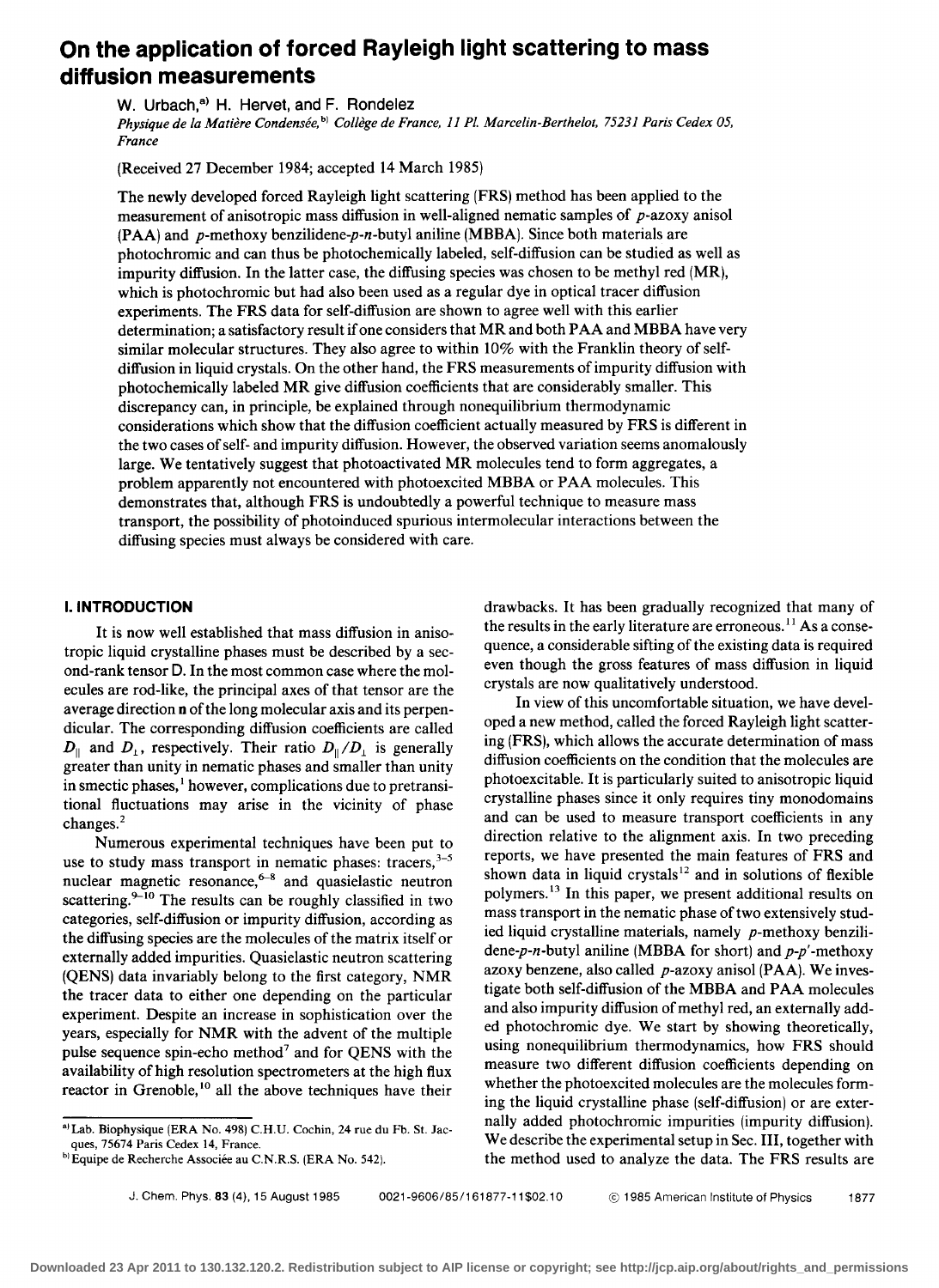presented in Sec. IV. The two sets of data for self- and impurity mass transport show striking variations which cannot be explained by trivial differences between the shapes of the diffusing molecules. The discrepancy is also too large to be easily explained by the theoretical differences between the self- and impurity diffusion coefficients. Comparing our results with those obtained by more classical methods, (tracers, NMR, quasielastic neutron scattering) we are led in Sec. V to emphasize the importance of controlling the intermolecular interactions between the photochemically labeled diffusing molecules. Finally, in Sec. VI, we compare our data for the two components of the mass diffusion tensor with theoretical estimates by Franklin and by Chu and Moroi, respectively.

#### **II. THEORETICAL BACKGROUND**

## **A. Forced Rayleigh scattering**

The basic idea of FRS for measuring mass diffusivity is to create in the sample a periodic distribution of photochemically labeled molecules, and to monitor the subsequent relaxation ofthis perturbation towards uniform distribution. Taking the problem as one dimensional, the initial concentration of photolabeled molecules is written as

$$
C(x,0) = C(0,0)\cos^2 qx,\tag{1}
$$

where *q* is the wave vector of the perturbation.

At later times, this concentration  $C(x,0)$  will relax exponentially<sup>12</sup> according to

$$
C(x,t) = C(x,0) \exp(-t/\tau)
$$
 (2)

with

$$
\tau^{-1} = Dq^2,\tag{3}
$$

where  $D$  is the mass diffusion coefficient of the photolabeled molecules. It should be pointed out that this simple result is only valid for infinitely long-lived photoactivated species. If the intramolecular relaxation time  $\tau_R$  becomes non-negligible compared to the mass diffusion time, the two contributions to the relaxation must be added. Therefore  $\tau^{-1}$  becomes

$$
\tau^{-1} = \tau_R^{-1} + Dq^2. \tag{4}
$$

#### **B. Isothermal diffusion in fluid mixtures**

Mutual diffusion coefficients in condensed systems are generally measured by tracer techniques. This is not a limitation when the tagging is based on subtle nuclear modifications for a small fraction of the host molecules: protonationdeuteration for QENS, isotopic substitution for radioactive tracers, and perturbation of the Larmor frequencies of the nuclei in NMR. In such cases the labeled and the host molecules can be considered as identical species and the measurements yield the self-diffusion coefficient.

FRS, on the contrary, requires photoexcitable molecules which can have very different chemical structures between their ground and photoactivated states: *trans-cis*  conformation changes with azobenzenes, heterolytic cleavage with benzo spiropyrans.<sup>14</sup> Moreover, if the medium is not photosensitive itself, it is then necessary to dissolve small amounts of a photochromic dye in the host phase. In both

cases the measured diffusion coefficient may not reflect the true self-diffusion coefficient of the molecules of the matrix. In the following calculation, we will focus our attention on the chemical interactions between the various moieties of the mixture. The hydrodynamic interactions are supposed to be included in the mobility coefficients. We will first examine the equations of transport for a two-component system of molecules S and  $S^*$ ,  $S^*$  being the photoactivated state of S. Then we will discuss three-component systems of solvent molecules S and of dye molecules A and  $A^*$ ,  $A^*$  being the photoactivated state of A.

#### 1. Two-component mixtures

In the most general case, we can write the free energy of the  $S-S^*$  binary mixture as<sup>15</sup>

$$
F = kT(\Phi_S \ln \Phi_S + \Phi_S^* \ln \Phi_{S^*} + \chi \Phi_S \Phi_{S^*}).
$$
 (5)

 $\Phi_{S}$  and  $\Phi_{S*}$  are the volume fractions of S and S<sup>\*</sup> and obey the additional incompressibility condition

$$
\Phi_{\mathcal{S}} + \Phi_{\mathcal{S}^*} = 1. \tag{5'}
$$

The interaction between the two species is described by the parameter  $\chi$ . Positive values imply a tendency to segregation while negative values imply good solubility of  $S^*$  into S. The chemical potentials for each species are

$$
\mu_S = kT(\ln \Phi_S + \chi \Phi_{S^*}) + \text{const},
$$
  

$$
\mu_{S^*} = kT(\ln \Phi_{S^*} + \chi \Phi_S) + \text{const}.
$$
 (6)

In irreversible thermodynamics, the currents (or fluxes) *J's*  are related to forces by mobility coefficients  $\Lambda$  's. Therefore,

$$
J_i = -A_i \nabla (\mu_i + U), \tag{7}
$$

where  $i = S$  or  $S^*$ . U is a potential introduced to impose the incompressibility of the system,  $^{16}$  as described by Eq. (5'). U can be considered as an external pressure which maintains the system at constant volume. Setting  $J_s + J_{s*} = 0$  into Eq. (7) it is easy to show that

$$
U = \frac{- (A_S \mu_S + A_{S^*} \mu_{S^*})}{A_S + A_{S^*}}.
$$
 (8)

Replacing *U* by its value in Eq. (7),  $J_{s*}$  becomes

$$
J_{S^*} = -J_S = -\frac{\Lambda_S \Lambda_{S^*}}{\Lambda_S + \Lambda_{S^*}} \nabla (\mu_{S^*} - \mu_S). \tag{9}
$$

 $\mu = \mu_{s*} - \mu_s$  is the exchange chemical potential

$$
\mu = \log \mathbf{\Phi}_{S^*} - \log \mathbf{\Phi}_S + \chi(\mathbf{\Phi}_S - \mathbf{\Phi}_{S^*}). \tag{10}
$$

It is also possible to write  $J_{s*}$  in terms of  $\Phi_{s*}$  alone,

$$
J_{S^*} = -\frac{\Lambda_S \Lambda_{S^*}}{\Lambda_S + \Lambda_{S^*}} \left( \frac{1}{\Phi_{S^*}} + \frac{1}{1 - \Phi_{S^*}} - 2\chi \right) \nabla \Phi_{S^*}.
$$
 (11)

The mobilities  $A_s$  and  $A_{s*}$  can alternatively be expressed in terms of the diffusion coefficients  $D^0_s$  and  $D^0_{s*}$  at infinite dilution of S<sup>\*</sup>, defined by  $J_i = -D_i^0 \nabla \Phi_i$  (with  $i = S$  or S<sup>\*</sup>).

$$
A_i = D_i^0 \Phi_i / kT. \tag{12}
$$

Therefore, one gets

## J. Chern. Phys., Vol. 83, No. 4,15 August 1985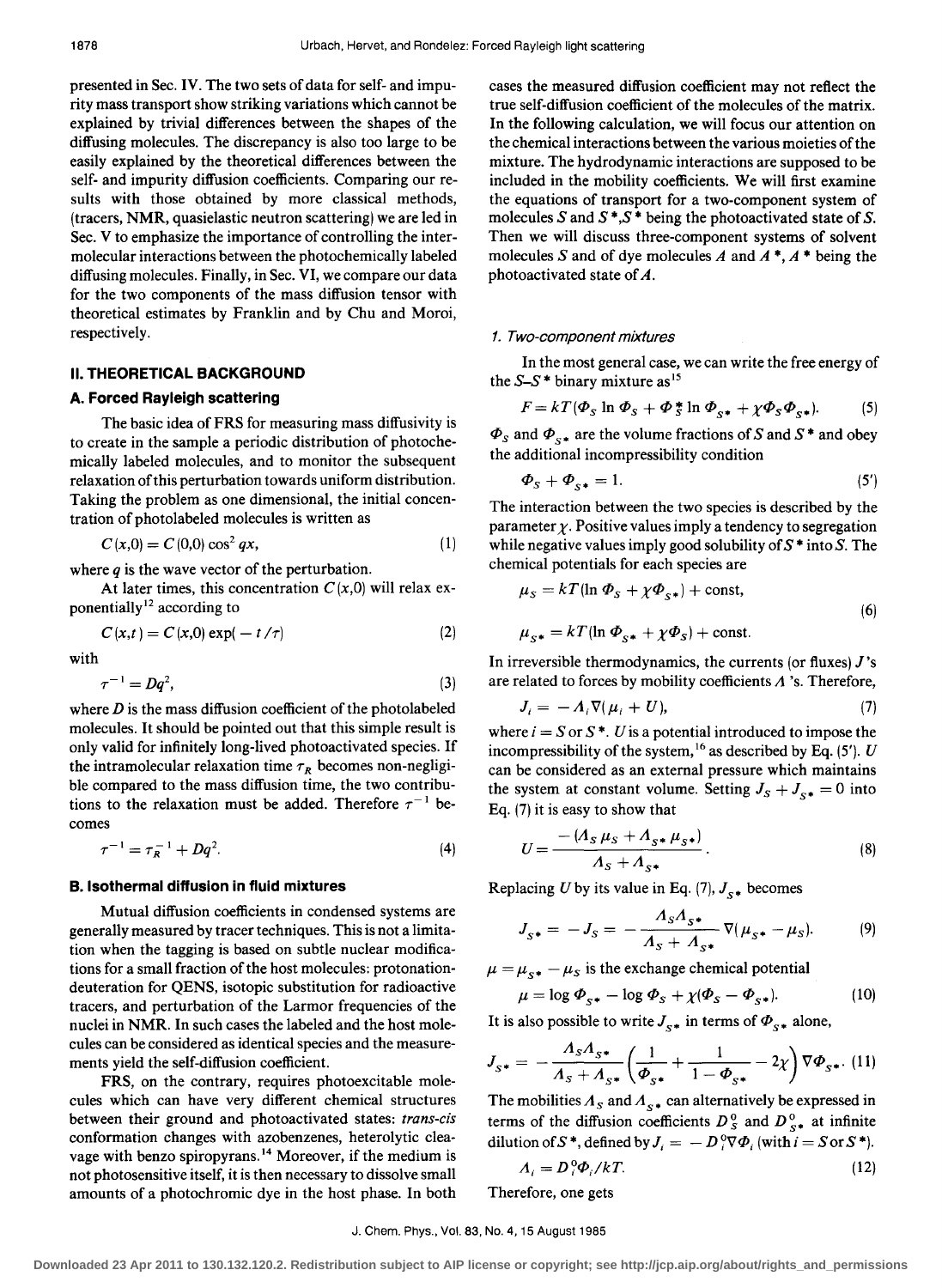$$
J_{S^*} = -\frac{D_{S^*}^0}{1 - \Phi_{S^*}(1 - D_{S^*}^0/D_S^0)}
$$
  
 
$$
\times [1 - 2\chi \Phi_{S^*}(1 - \Phi_{S^*})] \nabla \Phi_{S^*}.
$$
 (13)

For a two-component mixture. the mutual diffusion coefficient for  $S^*$  is defined by

$$
J_{S^*} = -\widetilde{D}_{S^*}^2 \nabla \Phi_{S^*}.
$$
 (14)

Comparison between Eqs. (13) and (14). together with the condition  $\Phi_{s \star} \ll 1$ , yields the final result:

$$
\widetilde{D}_{S^*}^2 = D_{S^*}^0 \left[ 1 + \Phi_{S^*} (1 - 2\chi - D_{S^*}^0 / D_S^0) \right]. \tag{15}
$$

If  $\Phi_{S^*}$  decreases towards zero,  $\overline{D}_{S^*}^2$  goes to  $D_{S^*}^0$  as expected in this limiting case.

#### 2. Three-component mixtures

The case of three-component mixtures of solvent  $S$  plus dye molecules in their ground state *A* and their photoactivated state  $A^*$  is developed in detail in the Appendix. We will only point out the main results here.

The current of the  $A^*(A)$  species can be expressed very generally as

$$
J_{A^*} = -\widetilde{D}_{A^*A^*} \nabla \Phi_{A^*} - \widetilde{D}_{A^*A} \nabla \Phi_A.
$$
 (16)

To first order in  $\Phi_A$  and  $\Phi_{A*}$ , and assuming  $\Phi_S \sim 1$ , Eqs. (A6') and (A1O) yield

$$
\widetilde{D}_{A^*A^*} = D_{A^*}^0 \left[ 1 + \Phi_{A^*} (1 - 2\chi_{A^*S} - D_{A^*}^0 / D_S^0) \right] ,
$$
\n
$$
\widetilde{D}_{A^*A} = \Phi_{A^*} D_{A^*}^0 \left[ \chi_{AA^*} - \chi_{A^*S} - D_A^0 / D_S^0 \right] ,
$$
\n(17)

where  $D_i^0$  is the mutual diffusion coefficient of the species i at infinite dilution of  $A$  (or  $A^*$ ).

In the case of a FRS experiment. we have the supplementary condition that. following the writing pulse.  $\nabla \Phi_A = - \nabla \Phi_{A^*}$ . We can thus rewrite Eq. (16) as

$$
J_{A^*} = -\tilde{\tilde{D}}_{A^*}^3 \nabla \Phi_{A^*}.
$$
 (18)

The mutual diffusion for  $A^*$  in the three-component mixture is therefore

$$
\widetilde{D}_{A^*}^3 \cong D_{A^*}^0 \left[ 1 + \Phi_{A^*} (1 - \chi_{S^*S} - \chi_{AA^*}) \right. \\
\left. - D_{A^*}^0 / D_S^0 + D_A^0 / D_S^0 \right].
$$
\n(19)

It is easy to check that if one returns to the two-component mixture by making  $\nabla \Phi_A$  equal to zero and  $A^*$  identical to  $S^*$ in Eqs. (16) and (17). respectively. Eq. (19) simplifies into Eq. (15).

#### 3. Application to our FRS experiments

Comparing the two- and the three-component cases described in Secs. II B 1 and II B 2, we come to the important theoretical conclusion that FRS measures different diffusion coefficients. depending on whether the photoexcitable molecules are the molecules of the solvent (binary diffusion. coefficient  $\tilde{D}_{s\ast}^2$ ) or are externally added molecules (ternary diffusion, coefficient  $\tilde{D}_{s\ast}^3$ . Unfortunately, the theory does not allow for any prediction of the magnitude of the effect.

In general. one will try to choose a photochromic dye *A*  which has a chemical structure as close as possible to that of the solvent molecules. Therefore one can reasonably assume that  $D_A^0 \cong D_S^0$ . Moreover, if the photoactivated structure is not drastically different from that of the ground state one can also assume that  $D_A^0 \cong D_{A^*}^0$  (in ternary diffusion) and  $D_{s}^{0} \approx D_{s*}^{0}$  (in binary diffusion). With the above conditions, the main difference between  $\widetilde{D}_{A^*}^3$  and  $\widetilde{D}_{S^*}^2$  will arise from the interaction parameters  $\chi_{ij}$ . Examination of Eqs. (19) and (15) shows that they come into play in a factor which also contains the volume fraction of photoactivated species  $\Phi_{s*}$ or  $\Phi_{4*}$ . At low excitation levels, these volume fractions are small, typically of the order of  $10^{-3}$ . Since the  $\chi_{ij}$  are of order of unity in general. the correction terms are weak and the diffusion measured by FRS in binary and ternary systems should be nearly identical in most practical cases. On the other hand, the  $\chi_{ij} \Phi_i$  correction terms will be significant if the  $\chi_{ij}$  are of order of 10<sup>3</sup>. Such large values can only be found in pathological situations where there are special interactions, e.g., demixtion, between the components of the mixture, S and  $S^*$  or S, A, and  $A^*$ .

# **III. EXPERIMENTAL**

The two components of the diffusion tensor. respectively parallel and perpendicular to the sample optical axis. have been measured at a single temperature in the nematic phase of MBBA and PAA. In both cases. two different sets of samples have been used: one containing the pure materials and the other containing. in addition. a low concentration  $(5 \times 10^{-4} \text{ g/g})$  of methyl red (MR). MR was selected because its molecular structure is closely related to that of the host molecules (see Fig. I).

Under ultraviolet photoexcitation. MBBA and MR ungergo a *trans* to cis isomerization around their azomethine or azo linkage, respectively.<sup>14</sup> In both cases, there is also a thermal (dark) process which converts the *cis* isomer back to the *trans* form. The dark reactions are activated processes characterized by an energy barrier. This barrier is generally higher, by a factor of the order of 2, for azobenzenes (e.g., MR) than for Schiff bases (e.g., MBBA). Therefore, the half-life of the cis state will be longer for MR than for MBBA. However.



FIG. 1. Molecular structures of p-methoxy benzilidene *p-n*butyl aniline (MBBA). methyl red (MR), and  $4-4'p$ -azoxy anisol (PAA). The numbers correspond to the lengths  $b_1$  of the various segments projected onto the long molecular axis (values are in  $\dot{A}$ ).

J. Chern. Phys., Vol. 83, No.4, 15 August 1985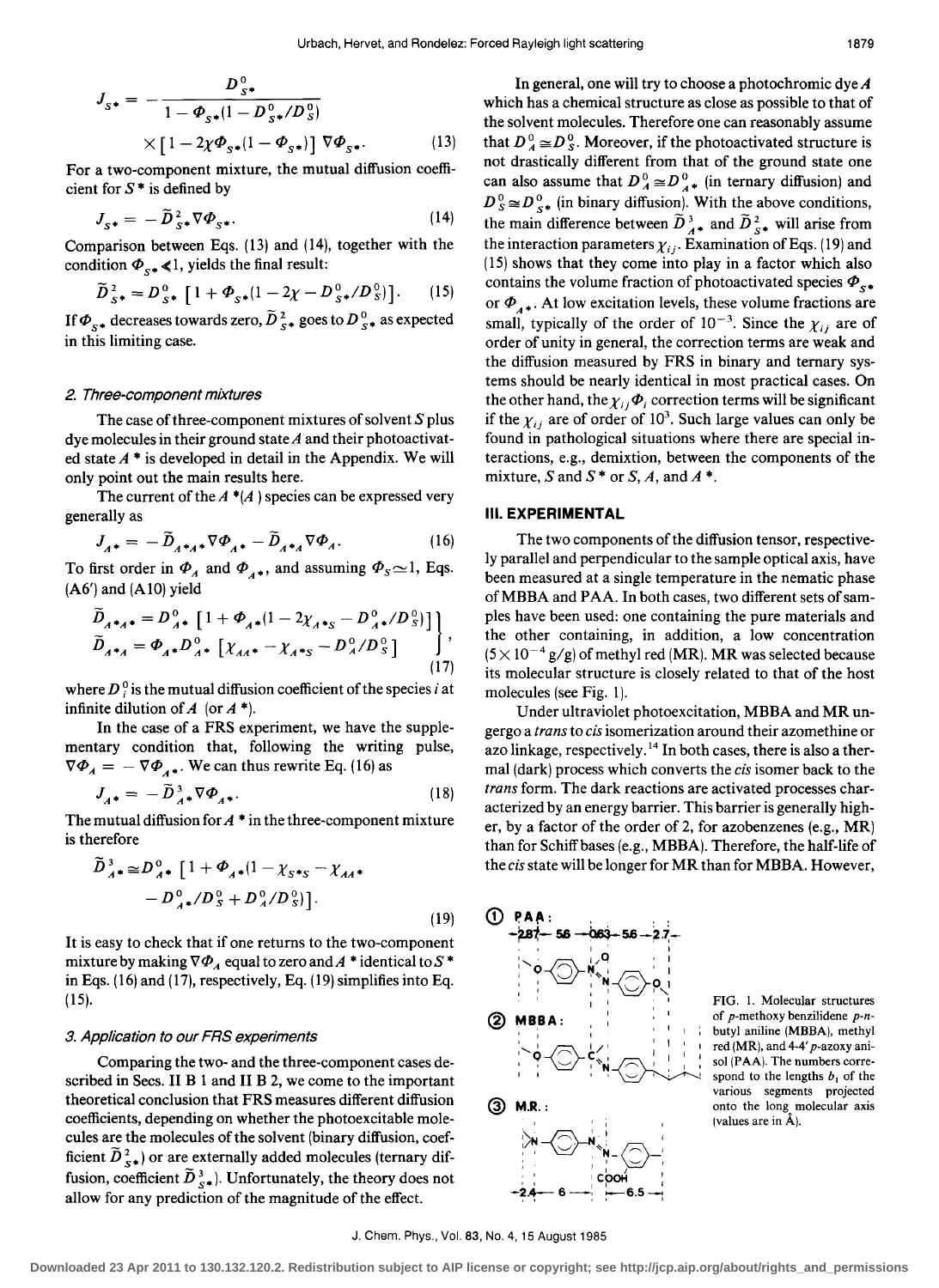we will see in the following that illumination of *cis* MR in its visible absorption band can increase its return rate by one order of magnitude.

The photochromic properties of PAA are less clearcut. 14 It is generally accepted that, on UV irradiation, azoxy compounds rearrange to *ortho-hydroxy* azo benzenes, the



oxygen atom being transferred to the nonadjacent ring. This transformation is irreversible.

These structural changes are accompanied by modification in the optical properties. For example, it is well documented that the  $\Pi \rightarrow \Pi^*$  electronic transition responsible for the UV absorption of azobenzenes around 350 nm shifts to lower wavelengths on conversion to the *cis* state, while there is a small increase in the strength of the  $n \rightarrow \pi$  \* transition around 450 nm. 14 The forced Rayleigh method will be sensitive to these optical changes if they fall into a band which contains the wavelength at which the diffraction grating is observed. They will be detected whenever there is a variation in the imaginary part or in the real part of the complex refractive index of the photoactivated medium. 12,13

The photoexcitation was performed with pulsed laser light at wavelengths corresponding to the absorption bands of the photoexcitable species. A cw argon laser was used at 350 nm for PAA and MBBA and at 514.5 nm for MR. Its output beam was chopped mechanically to produce short pulses of 40  $\mu$ s (for MBBA or MR) and 400  $\mu$ s (for PAA) duration with an adjustable repetition rate between 1 and 100 s. The light intensity incident on the sample was always kept as low as possible in order to avoid undesirable photolytic processes, while assuring reasonable signal-to-noise ratios. Its maximum value was  $4 \times 10^{-2}$  W for pure MBBA samples, 1.2 W for pure PAA samples, and  $2 \times 10^{-1}$  W for MR-doped PAA and MBBA samples.

The sinusoidal distribution of photoactivated species was achieved by splitting the laser beam in two equal parts and recombining them under a finite angle at the sample position. The periodic refractive index change (or absorption change) associated with this distribution creates a transient grating which diffracts the light issued from a continuous, low-power, He-Ne laser beam  $(\lambda = 632.8 \text{ nm})$ . It was checked that in the case of MBBA and PAA, a 5 mW red illumination did not affect the relaxation time of the diffraction pattern. On the other hand,  $\tau$  was observed to vary with the red incident power for MR-doped samples. This effect could be made negligible by lowering the He-Ne laser beam power to less than  $5 \times 10^{-7}$  W, discussed at length in Sec. IV. Figure 2 gives only a schematic representation of the experimental setup since a more detailed description can be found elsewhere. 12 The first diffracted order beam was collected on the photocathode of the phototube over less than one coherence area by using a  $100 \mu m$  pinhole. In this case the output voltage of the phototube can be expressed in the form



FIG. 2. Experimental setup. The exciting laser is a Spectra Physics model 165 Ar<sup>+</sup> laser capable of delivering 1.5 W at 514 nm or a Spectra Physics model 171 delivering 2 W at 350 nm. The fringe spacing can be adjusted by varying the angle between the two interfering beams. The mechanical chopper gives light pulses of 40-500  $\mu$ s duration with a repetition time adjustable from  $20\times 10^{-3}$  s to  $\infty$ . The diffracted intensity is collected with a radiotechnique-Compelec RTC-56 TVP photomultiplier. I.F. is an interference filter centered at 632 nm. The phototube output pulses are amplified and fed into a multichannel analyzer (lntertechnique BM 25) used in the multiscaler mode. The time dependence of the diffracted intensity is recorded after each exciting pulse and averaged over  $10<sup>3</sup>$  pulses to improve the accuracy. The data are then processed with a Hewlett-Packard 9825 calculator.

$$
V(t) = A (E_S e^{-t/\tau} + E_B)^2,
$$
 (20)

where  $E_s$  is the amplitude of the diffracted electromagnetic field.  $E_B$  is the amplitude of the time-independent scattered field due to static inhomogeneities and *A* is an amplitude factor.

The above equation assumes full spatial coherence between all scattered electromagnetic fields. If this condition holds true, then a slight shift of the phase of the local oscillator created by the static inhomogeneities relative to the diffracted electromagnetic field should change the shape of the detected signal if  $E_B \gg E_S$  (heterodyne detection). This was indeed observed experimentally and the phase matching was achieved by maximizing the signal amplitude.

The experimental data are fitted to expression (20), using a nonlinear least-squares procedure. 17 Estimations of the fit goodness were calculated with the classical  $\chi^2$  criteria and the quality factor  $Q$  defined by Tournarie<sup>18</sup>:

$$
Q = 1 - \sum_{i=1}^{N-1} \frac{\epsilon_i \epsilon_i + 1}{\epsilon_i^2},
$$
\n(21)

where  $\epsilon_i$  is the experimental value of  $V(t)$  minus the theoretical one.

Fits were accepted only if  $\chi^2$  > 0.98 and Q > 0.8. Typical semilogarithmic plots of the phototube output voltage are shown in Fig. 3 for various power levels of the pulsed excitation in the case of a MBBA sample doped with MR. The relaxation time  $\tau$  can be directly deduced from the slope of the linear part of the curve. For large exciting powers, there is evidence of nonlinearity at initial times. Such data, which are probably related to spurious photochemical reactions, were systematically discarded.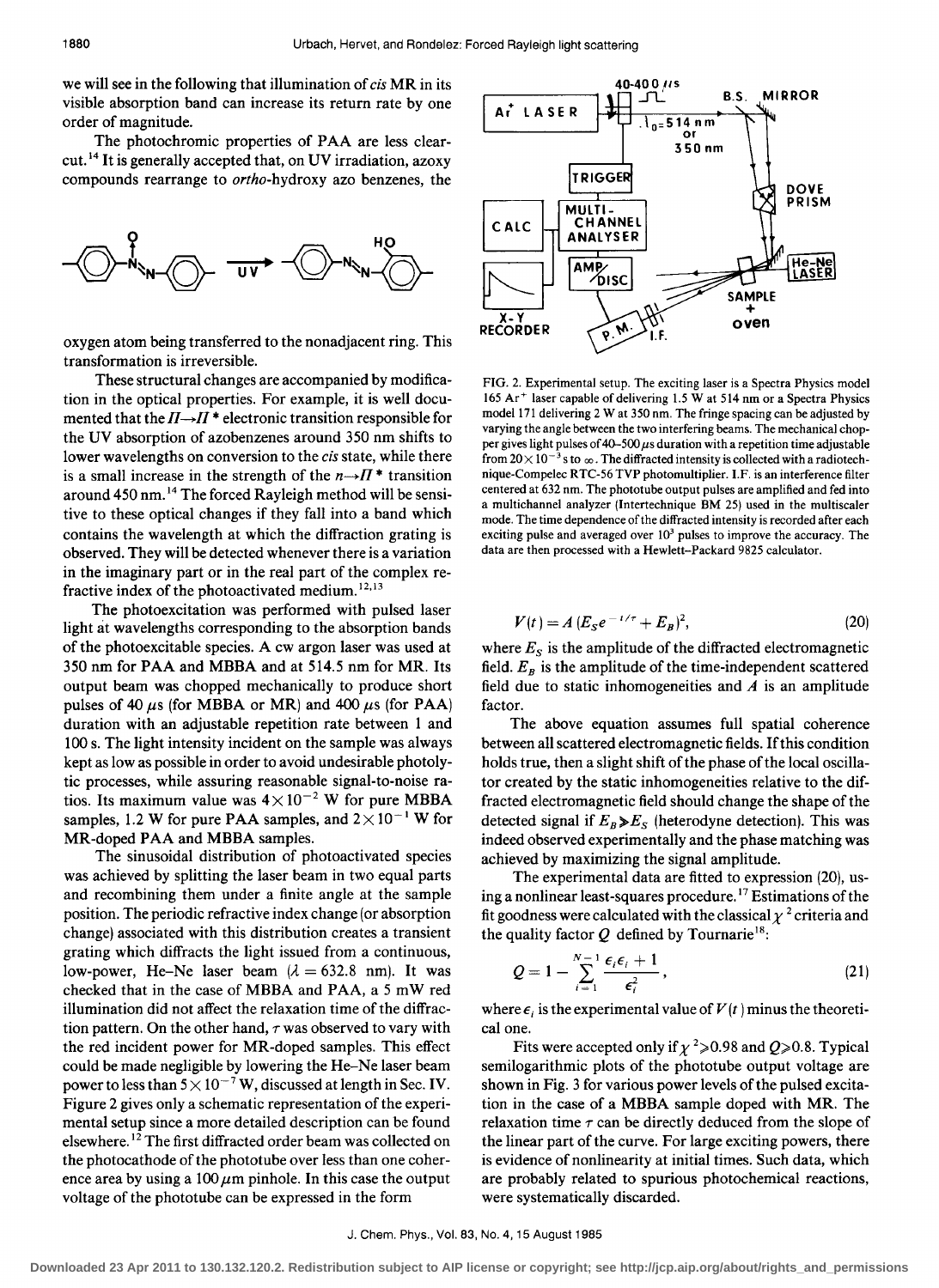

FIG. 3. Semilog plot of the square root of the phototube output voltage (minus the constant background  $B$ ) vs the elapsed time following the initial sample photoexcitation. The three curves correspond to various values of the excitation Ar<sup>+</sup> laser power for a MR-doped MBBA sample.

The sample thickness was typically 100  $\mu$ m. In the case of the UV irradiation for pure PAA and MBBA samples, the molar absorptivity at 350 nm is so high  $(\epsilon \sim 1 - 2 \times 10^4 \text{ } \ell \text{ mol}^{-1} \text{ cm}^{-1} \text{ }^{19})$  that all the incident radiation is adsorbed in the first few  $\mu$ . Therefore the photogenerated species are initially located in a small volume next to the entrance glass plate. Their concentration profile along the direction of the propagating beam is almost point-like. With MR-doped samples, on the contrary, the concentration of the dye impurity is adjusted so that only 50% of the incident light excitation (514.5 nm) is absorbed. The concentration of photogenerated species in the direction of the propagating beam is therefore much more uniform. Fortunately, this difference does not affect our results which can both be treated in the same way, since the FRS method automatically selects one component of the Fourier transform of the diffusion equation.

## IV. RESULTS

For simplicity, in this section, we will use  $D_{\parallel}$  and  $D_{\perp}$  instead of  $\widetilde{D}_{s_{\parallel}}^2$  and  $\widetilde{D}_{s_{\perp}}^3$  or  $\widetilde{D}_{A_{\perp}}^3$   $\widetilde{D}_{A_{\perp}}^3$  and according to whether we are studying the two- or three-component cases.

Figure 4 displays the measured relaxation time  $\tau$  of the diffraction grating vs the inverse square of the grating wave vector  $q^{-2}$  for pure MBBA samples. At low  $q^{-2}$  values (see inset), the data points for the two fringe orientations relative to the sample alignment axis fall on two straight lines passing through the origin.  $\tau_{\parallel}$  and  $\tau_{\perp}$  are thus proportional to the square of the fringe spacing, as expected for purely diffusive processes. At large  $q^{-2}$  values, however, both  $\tau_{\parallel}$  and  $\tau_{\perp}$  level off to a constant value, independent of the experimental geometry. This is consistent with the idea that for large fringe spacings, the intramolecular relaxation time becomes dominant over the relaxation time by mass diffusion. Consequently the data of Fig. 4 must then be fitted with Eq. (4).

We get



FIG. 4. Decay time of the diffracted light intensity vs the inverse square of the grating wave vector for parallel  $(\tau_{\parallel})$  and perpendicular  $(\tau_{\perp})$  geometries. The experimental points corresponding to low  $q^{-2}$  values have been blow up in the inset. Sample is undoped MBBA. The diffusing species are photoactivated MBBA molecules.

$$
D_{\parallel} = (2.43 \pm 0.15) 10^{-7} \text{ cm}^2 \text{ s}^{-1},
$$
  
\n
$$
D_{\perp} = (1.61 \pm 0.16) 10^{-7} \text{ cm}^2 \text{ s}^{-1},
$$
  
\n
$$
\tau_R = 0.60 \pm 0.13 \text{ s}.
$$

Figures 5(a) and 5(b) show the corresponding data for MBBA samples containing photoactivated MR molecules. The experimental points in the two different geometries align on two straight lines passing through the origin. The associated diffusion coefficients are

$$
D_{\parallel} = (1.47 \pm 0.12) 10^{-7} \text{ cm}^2 \text{ s}^{-1},
$$
  

$$
D_{\perp} = (0.88 \pm 0.06) 10^{-7} \text{ cm}^2 \text{ s}^{-1}.
$$

Here we observe no evidence of saturation at the largest  $q^{-2}$ values investigated, which correspond to diffusion lengths of 90  $\mu$ m [see Fig. 5(b)]. It appears that the intramolecular relaxation time of MR is long compared to the mass diffusion time. Therefore, there is no contribution other than mass transport to the decay of the diffraction pattern. To confirm this point, we have measured the intramolecular relaxation time of MR in a conventional Cary 219 spectrophotometer following a spatially uniform excitation of the sample. From the data of Fig. 6,  $\tau_R$  was found to be

$$
\tau_R = 64 \pm 1 \text{ s}.
$$

It should be remarked that the  $D_{\parallel}$  and  $D_{\perp}$  values reported here are smaller by a factor of 1.4 than indicated in Ref. 12. The origin of this discrepancy has to do with the amount of He-Ne laser light incident on the sample. In our previous experiment, it was much too large  $(8 \times 10^{-5} \text{ W})$  and the intramolecular relaxation time of photoexcited MR molecules was considerably shortened, becoming comparable to the mass diffusion time. The more complete Eq. (4) has therefore to be used. Reanalyzing the data of Ref. 12, we obtain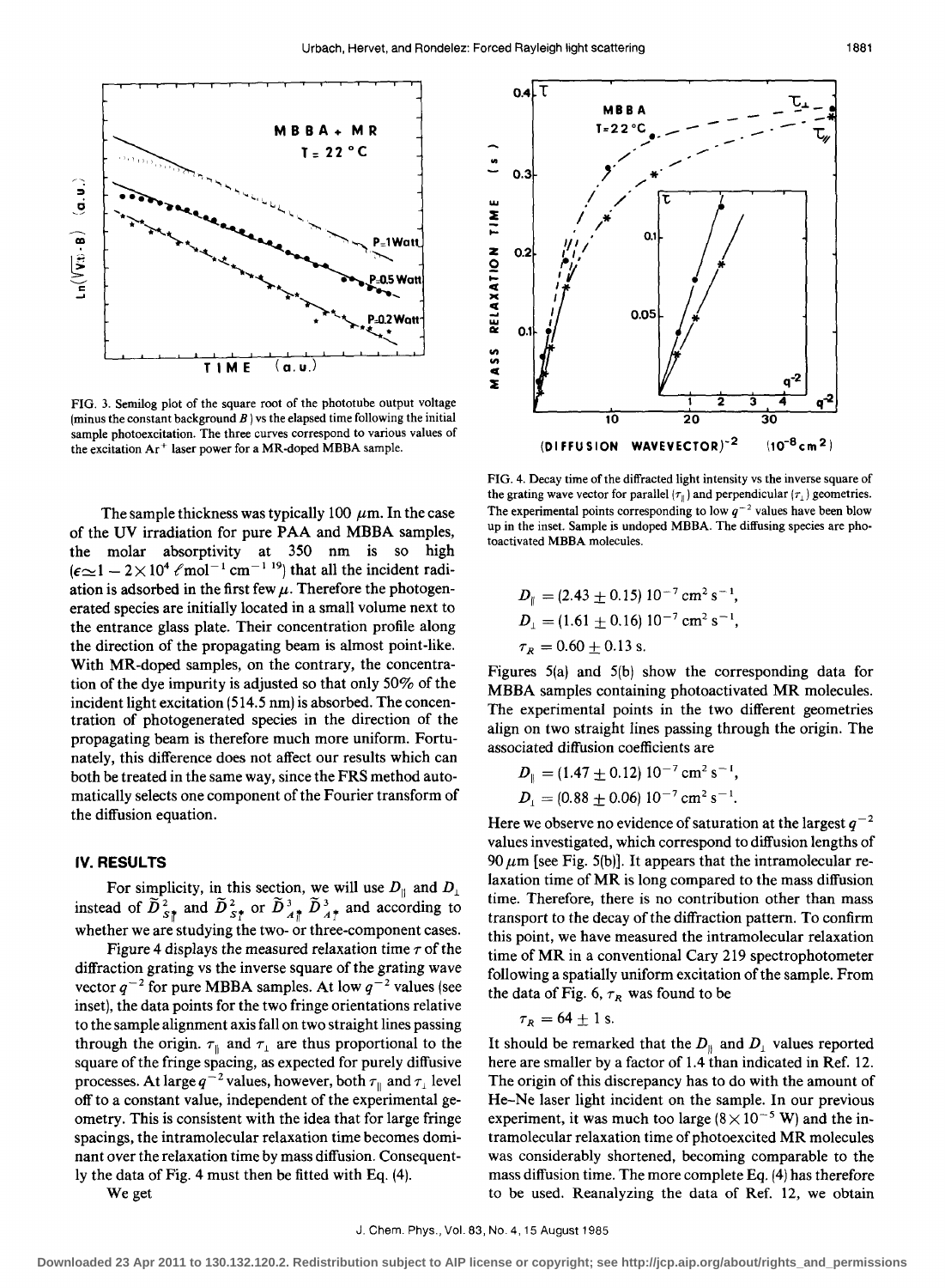

FIG. 5. Same as Fig. 4 but for photoactivated methyl red molecules dis· solved in MBBA. (a) Data points obtained at low  $q^{-2}$  values; (b) data points obtained up to the highest  $q^{-2}$  values experimentally obtainable.

 $D_{\parallel} = (1.7 \pm 0.2) \times 10^{-7}$  cm<sup>2</sup> s<sup>-1</sup>,  $D_{\perp} = (0.98 \pm 0.12)$  $\times 10^{-7}$  cm<sup>2</sup> s<sup>-1</sup>, and  $\tau_R = 4$  s, in good agreement with the present results.

We have systematically investigated the effect of visible light illumination on the grating relaxation in the case of MR-doped MBBA samples. In Fig. 7 we have plotted the relaxation time  $\tau$  of the diffraction grating as a function of the inverse of the incident red laser power  $P_R$ , for a fixed grating vector of  $6 \times 10^{-4}$  cm<sup>-1</sup>. We observe that  $\tau$  is not a constant. It decreases rapidly with  $P_R^{-1}$  and reaches a plateau only for power levels below  $5 \times 10^{-6}$  W. This is clear evidence that too large power levels of the reading red laser can indeed deactivate the MR molecules from their *cis* state. The dashed curve in Fig. 7 corresponds to the *cis-trans* intramolecular relaxation time  $\tau_R$  as deduced from fitting Eq. (20) to the data points and using Eq. (4) for the time constant.  $\tau_R$ can be as low as 1 s for red light levels of the order of  $5 \times 10^{-3}$ Wand reaches its thermal dark relaxation value of 64 s for levels below  $5 \times 10^{-6}$  W.



FIG. 6. Left·hand scale: time variation of the light intensity transmitted through a sample of photoactivated methyl red molecules in MBBA. Exci· tation is spatially uniform. Measurement is by a Cary 219 UV· VIS spec· trometer used at 530 nm. The decrease is due to the *cis-+trans* intramolecu· lar relaxation process. Right-hand scale: same data in semilog coordinates. The slope yields the thermal (dark) relaxation time of MR in MBBA:  $\tau_R = 64 \pm 1$  s.



FIG. 7. Left-hand scale: apparent relaxation time  $\tau$  of the light intensity diffracted in the first order vs the inverse power of the He-Ne continuous reading laser  $P_R^{-1}$ . At high  $P_r^{-1}$  values,  $\tau$  saturates and tends towards a constant value =  $(Dq^2)^{-1}$ . The grating wave vector is fixed at  $6 \times 10^{-4}$  $cm^{-1}$ . Right-hand scale: apparent relaxation time of photoexcited methyl red molecules vs  $P_R^{-1}$ , as calculated from Eq. 4. At high  $P_r^{-1}$ , this photoactivated relaxation time tends towards the thermal intramolecular relaxation value of 64 s.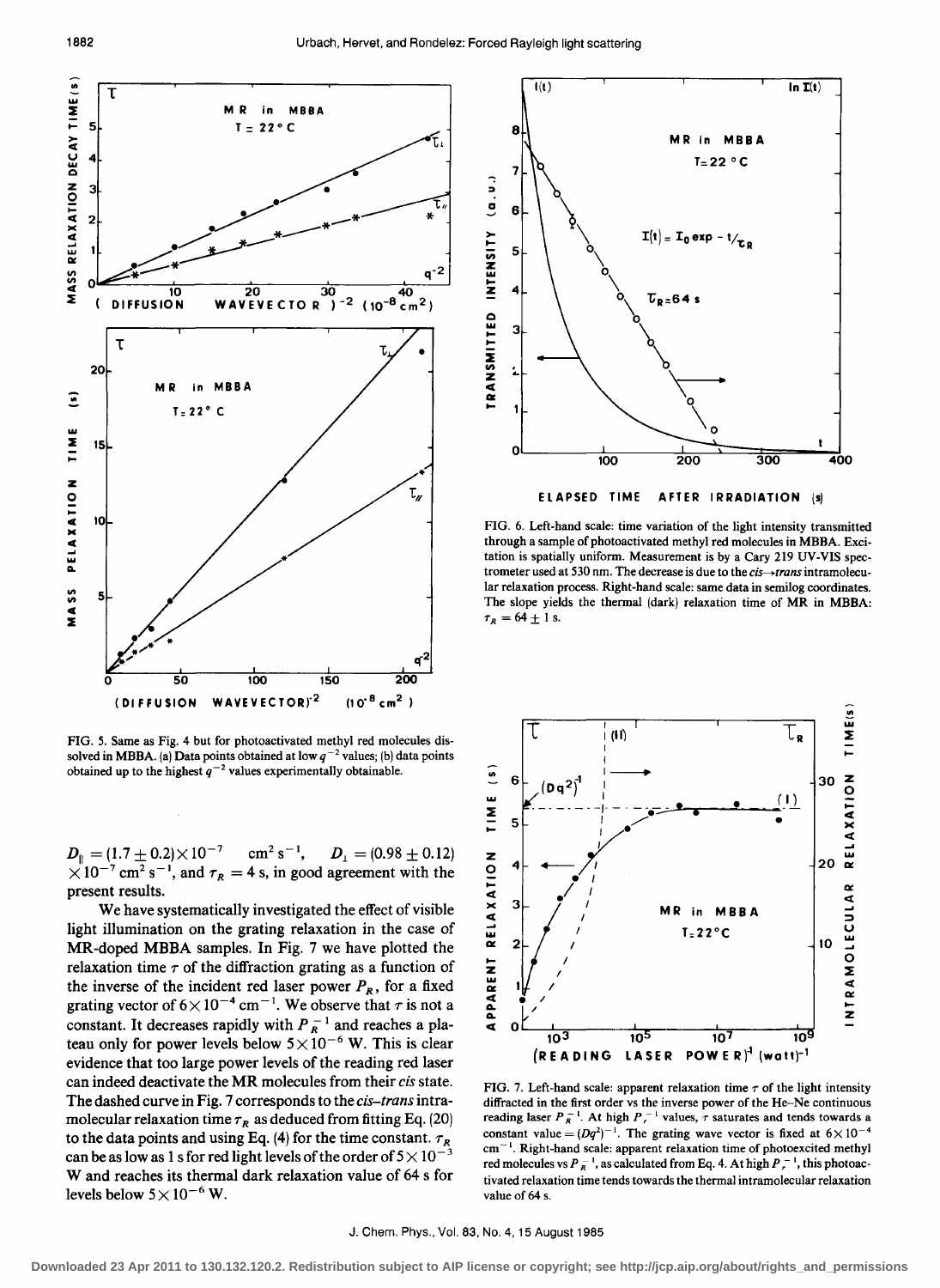We have repeated the same series of mass diffusion experiments for pure PAA samples. Figure 8 shows the relaxation time of the diffraction grating as a function of the inverse square of the grating wave vector. The data points for a given orientation can be fitted to a straight line over the whole range of grating spacings. Contrary to the case of photoexcited MBBA molecules, there is no evidence of saturation at the largest grating spacings. From the slopes of the two curves corresponding to the parallel and perpendicular orientation, respectively, we obtain

$$
D_{\parallel} = 4.35 \pm 0.3 \times 10^{-6} \text{ cm}^2 \text{ s}^{-1},
$$
  

$$
D_{\perp} = 3.1 \pm 0.3 \times 10^{-6} \text{ cm}^2 \text{ s}^{-1}.
$$

The temperature of the experiment was 126  $^{\circ}$ C. Note that the uncertainty of the data points is fairly large. This is due to the poor signal-to-noise ratio attainable with pure PAA samples, at least with a red reading laser. We have not attempted to see if a different wavelength could help to maximize the light intensity diffracted by the photoinduced grating. This was partially compensated by keeping the pulsed light excitation to a high level (1.2 W).

Figure 9 show the results for PAA samples doped with MR. From the slopes of the straight lines, we deduce

$$
D_{\parallel} = 2.1 \pm 0.1 \times 10^{-6} \text{ cm}^2 \text{ s}^{-1},
$$
  

$$
D_{\perp} = 1.45 \pm 0.1 \times 10^{-6} \text{ cm}^2 \text{ s}^{-1},
$$

at a temperature of 126 ·C.

Note that only a restricted range of  $q^{-2}$  has been used. This is due to the fact that the intramolecular relaxation time of MR becomes small at elevated temperatures.

## **v. DISCUSSION**

We shall start by examining the diffusion coefficients obtained by FRS for the pure (undoped) samples.

The best accepted values for the self-diffusion of PAA in the parallel and perpendicular geometries are those of Yun and Fredrickson<sup>3</sup> using radioactive labeled PAA:  $D_{\parallel} = 4 \times 10^{-6}$  cm<sup>2</sup> s<sup>-1</sup> and  $D_{\perp} = 3.2 \times 10^{-6}$  cm<sup>2</sup> s<sup>-1</sup> at 125 ·C. They were later rather well confirmed by Topler *et al. <sup>9</sup>*using high resolution quasielastic neutron scattering.



FIG. 8. Decay time of the diffracted light intensity vs the inverse square of the grating wave vector for parallel  $(\tau_{\parallel})$  and perpendicular  $(\tau_{\perp})$  geometries. Sample is undoped PAA. The diffusing species are photoactivated PAA molecules.



FIG. 9. Same as Fig. 8 but for photoactivated methyl red molecules dissolved in PAA.

These authors propose  $D_1 = 3.4 \pm 0.2 \times 10^{-6}$  cm<sup>2</sup> s<sup>-1</sup> and  $\overline{D} = D_{\parallel} + 2D_{\perp}/3 = 4.1 \pm 0.3 \times 10^{-6}$  cm<sup>2</sup> s<sup>-1</sup> from which  $D_{\parallel}$  can be easily calculated to be  $5.5 \times 10^{-6}$  cm<sup>2</sup> s<sup>-1</sup>. Here we obtain by FRS  $D_{\parallel} = 4.35 \pm 0.3 \times 10^{-6}$  cm<sup>2</sup> s<sup>-1</sup> and  $D_{\perp} = 3.1 \pm 0.3 \times 10^{-6}$  cm<sup>2</sup> s<sup>-1</sup> for PAA at 126 °C.

To the best of our knowledge there are no self-diffusion data for MBBA. It is true that one experiment has been performed by multiple-pulse NMR on deuterated MBBA.<sup>20</sup> However, these data are very doubtful since even the sign of the diffusion anisotropy is not respected, i.e.,  $D_{\parallel}$  was found to be smaller than  $D_1$ . Until now, the closest approach to self-diffusion in MBBA remains the study of the diffusion of colored dyes in well-aligned samples. In one experiment,<sup>4</sup> the spreading of methyl red molecules injected through a precision-drilled hole was followed by optical densitometry. It was shown that  $D_{\parallel} = 2.6 \times 10^{-6}$  cm<sup>2</sup> s<sup>-1</sup> and  $D_1 = 1.6 \times 10^{-6}$  cm<sup>2</sup> s<sup>-1</sup> at 22 °C. Since the molecular structure of methyl red is akin to that of MBBA, these diffusion coefficients are probably close to those of the matrix molecules. A further check of these data is provided by Hakemi and Labes<sup>5</sup> in their measurements of diffusion of phenyl-4-benzoxy benzoate in MBBA. Following the Cohen-Turnbull rule for the diffusion of tracers with arbitrary molecular shapes in liquids, $21$  they assumed that the measured diffusion coefficient was inversely proportional to the mass of the diffusant. Using the relation

$$
D_{\text{tracer}}/D_{\text{MBBA}} = (M_{\text{MBBA}}/M_{\text{tracer}})^{1/2},
$$

and after correcting for an initial error, they got  $D_{\parallel} = 2.7 \pm 10^{-7} \text{ cm}^2 \text{ s}^{-1}$  and  $D_{\perp} = 1.3 \times 10^{-7} \text{ cm}^2 \text{ s}^{-1}$  for MBBA at 22 °C. These values are certainly in the range of the data cited above. On the contrary, they do not support data by a third group on the MR-MBBA system which seems to be three times too low. <sup>22</sup> It is true, however, that the Cohen-Turnbull rule is not obeyed in all systems<sup>1</sup> and this point should be further investigated. In the present experiments using FRS, we obtain

$$
D_{\parallel}(\text{FRS}) = 2.43 \pm 0.15 \times 10^{-7} \text{ cm}^2 \text{ s}^{-1}
$$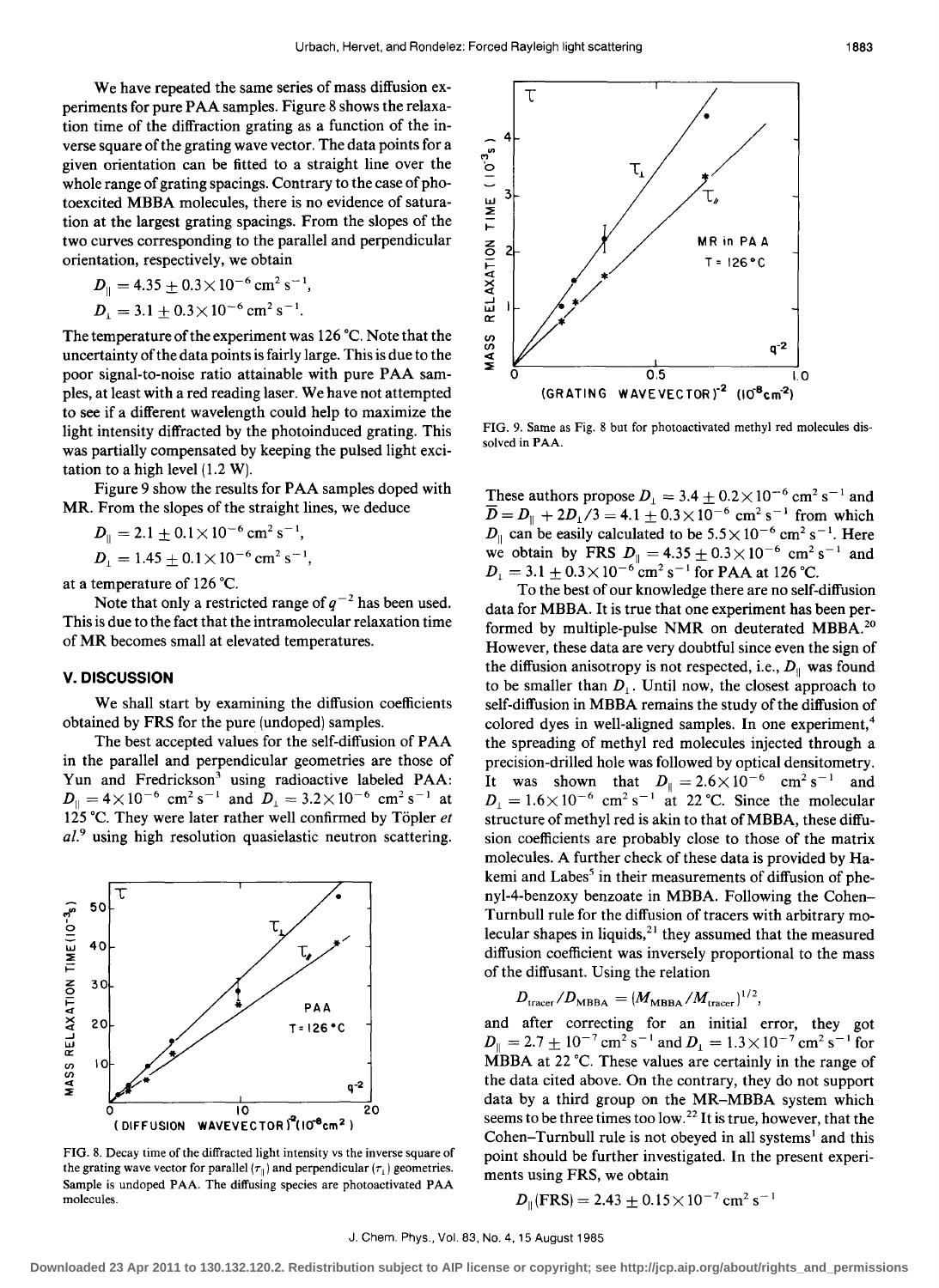and

$$
D_{\perp}(\text{FRS}) = 1.61 \pm 0.16 \times 10^{-7} \text{ cm}^2 \text{ s}^{-1}
$$

for MBBA at  $22^{\circ}$ C.

On the whole, the comparison between the data obtained by FRS in pure (undoped) samples and those obtained earlier by tracer techniques show a very close agreement for both PAA and MBBA. We can thus draw the conclusion that FRS measures the true self-diffusion coefficient when the photoactivated species are the molecules of the matrix itself. This is in accordance with the fact that the structural changes between the ground state and the photoactivated state are relatively minor for both molecules. Therefore one can assume in Eq. (15) that  $D^0_{S^*} \cong D^0_{S}$ . Moreover, the excitation level for inducing the transient grating has been kept low enough so the volume fraction of photoactivated species  $\Phi_{s\bullet}$  is much less than one. On the whole, the correction terms are negligible and Eq. (15) reduces to  $\widetilde{D}_{s*}^2 \cong D_S^0$ .

If we now turn to the results obtained by FRS on MRdoped samples, we immediately notice a large difference from the results obtained on the pure samples which have just been discussed. Indeed, there is roughly a factor of 2 between the two sets of data. At first sight, this may not look too surprising since Eqs. (15) and (19) tell us that the diffusion coefficients measured by FRS should not be identical in the case of a two- and a three-component system, i.e.,  $\overline{D}_{s^*}^2 \neq \overline{D}_{A^*}^3$ . The discrepancy, however, seems anomalously large. As explained in Sec. II B 3, the correction terms to the self-diffusion coefficient should become significant only if the interaction parameters between the various components of the fluid mixture assume very high values. We have therefore looked for a possible spurious association between the dye molecules following photoactivation, which would decrease the observed value of the diffusion coefficient.

Methyl red molecules are acids with a carboxylic group and can therefore be involved in hydrogen bonding. To test this possibility, we have performed additional FRS experiments with the ester form of methyl red, i.e., methyl red methyl ester (MRME), which is incapable of hydrogen bonds. Notwithstanding, the FRS values for the diffusion of MRME in MBBA are found to be identical to those obtained for methyl red, namely  $D_{\parallel} = 1.5 \pm 0.15 \times 10^{-7} \text{ cm}^2 \text{ s}^{-1}$  and  $D_1 = 1.0 \pm 0.15 \times 10^{-7}$  cm<sup>2</sup> s<sup>-1</sup> at 22 °C.

Another force which could drive intermolecular association is dipole-dipole interaction. We have already mentioned that, upon UV photoexcitation, the azobenzene moiety of methyl red isomerizes from the *trans* to the *cis* isomer. The two forms have very different dipole moments. <sup>23</sup>*Trans*azobenzene has a low apparent dipole moment of 0.52 D. This is due to the fact that the molecule has a center of symmetry and the residual dipole moment is only due to distortion polarization. On the contrary, cis-azobenzene has a large dipole moment of 3.08 D due to its highly kinked structure. It is possible that this large dipole could favor intermolecular associations in the photo activated state. This in turn would decrease the measured diffusion coefficient. Such an explanation, although difficult to prove directly, would have the additional advantage of explaining several independent observations. First, the diffusion of methyl red molecules in

the absence of UV photoexcitation, as in the case of tracer diffusion of Ref. 4, does not yield anomalously low diffusion coefficient values. Second, we have already mentioned that at high volume fraction of photoactivated MR (corresponding to large excitation levels), the relaxation of the grating observed by FRS becomes nonlinear. Third, self-amplifying diffraction grating signals can be observed in samples doped with a high  $(1\%)$  concentration of MR. All these points are consistent with our hypothesis of dye aggregation between MR molecules in their *cis* state and the fact that, on the contrary, they do not aggregate in their *trans* configuration. It is interesting to note in this context that Irie has recently reported another example of photoinduced demixing in polymeric systems bearing azobenzene chromophores.<sup>24</sup>

After these experiments were completed, we became aware of FRS results by Takezoe *et al*.<sup>25</sup> on the same MRdoped MBBA system. They also observe diffusion coefficients which are too low compared to the tracer data. We tentatively suggest that, as in our case, this is due to dye aggregation (their  $D_{\parallel}$  and  $D_{\perp}$  MR data are even lower than ours, which could be explained by a higher degree of interaction).

## VI. **COMPARISON WITH FRANKLIN THEORY OF DIFFUSION IN LIQUID CRYSTALS**

By analogy with the Kirkwood-Riseman theory of mass diffusion in polymer solutions,<sup>26</sup> Franklin<sup>27</sup> has established the theoretical expressions for the two components of the mass diffusivity,  $D_{\parallel}$  and  $D_{\perp}$ , in liquid crystals:

$$
D_{\parallel} = kT \left[ (\mu f_{\parallel})^{-1} + \frac{2+S}{6\pi\mu^2 \Phi \alpha_{\parallel}} \right],
$$
  
\n
$$
D_{\perp} = kT \left[ (\mu f_{\perp})^{-1} + \frac{5-S}{12\pi\mu^2 \Delta \alpha_{\perp}} \right]
$$
\n(22)

where

$$
\mu = \Sigma_1 (b_1/b)^2, \quad \Phi^{-1} = \sum_{1 \neq s} |R_{1s}|^{-1}.
$$

 $b$  is the average of the two minor axes of the molecule while  $b_1$  is the length of the segment 1 projected onto the long molecular axis (see Fig. 1).

 $R_{1s}$  is the vector distance between the molecular segments 1 and s.

The actual  $\Phi^{-1}$  and  $\mu$  values for PAA, MBBA, and MR have been calculated from molecular models and are indicated in Table I.  $f_{\parallel}$  and  $f_{\perp}$  have the dimensions of a friction coefficient but, unfortunately, are not calculable directly. Franklin has made the supplementary assumption of an isotropic friction factor, namely  $f_{\parallel} = f_{\perp} = f$ .

 $S$  is the usual orientational order parameter which describes the degree of alignment of the long molecular axes relative to the local optical axis, typically  $S \approx 0.6$ .<sup>28</sup>

 $\alpha$  describes the viscosity tensor for nematic liquid crystals.

 $\alpha_{\parallel}$  and  $\alpha_1$  are two particular combinations of the five independent viscosity coefficients first introduced by Ericksen and Leslie.<sup>29,30</sup>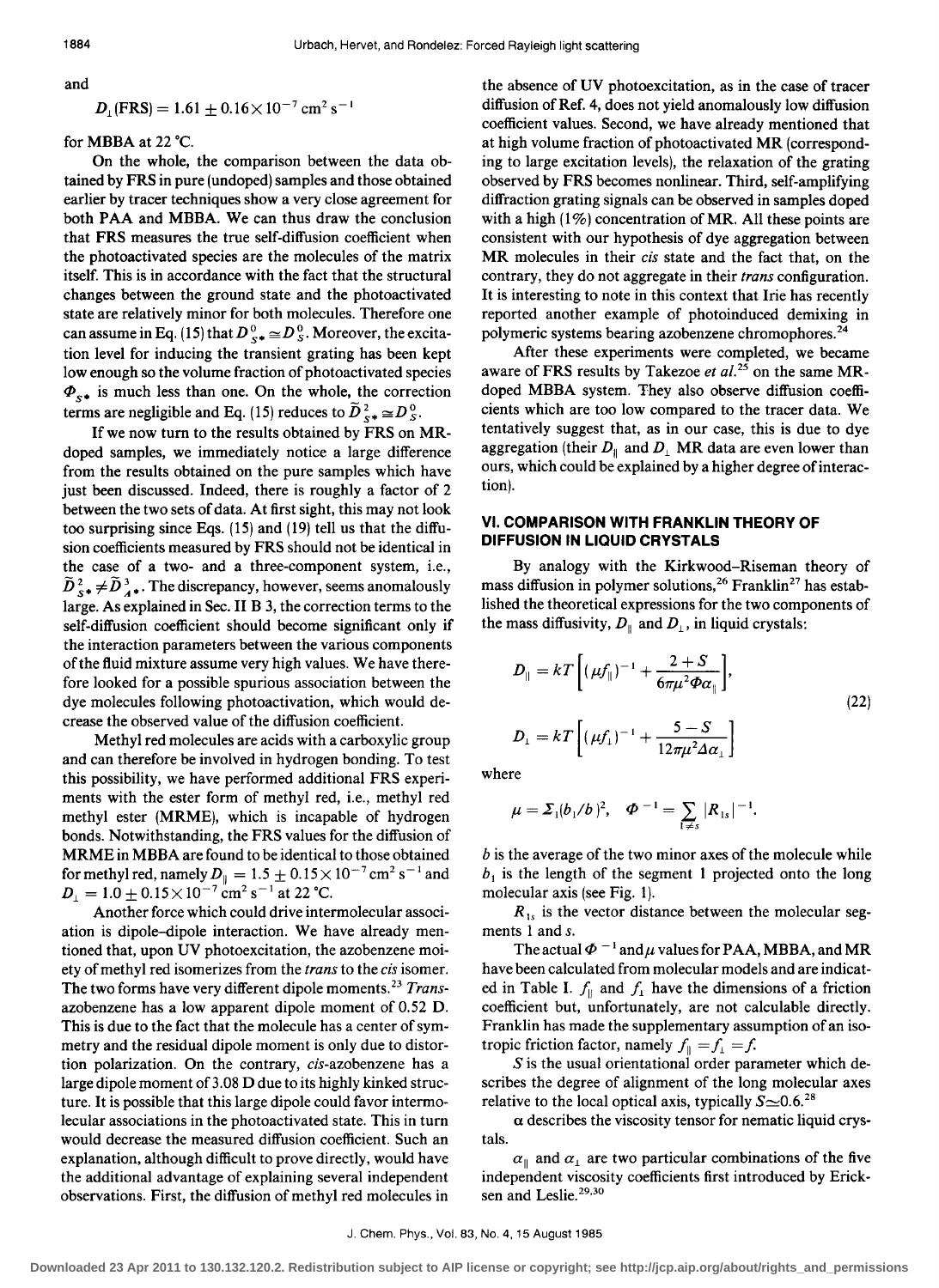g

 $\mathbf{u}$ 

 $\overline{1}$ 

$$
\alpha_{\parallel} = 4\alpha_1 + \frac{1}{2}\alpha_2 + \frac{11}{2}\alpha_3 + 2\alpha_4 + 6\alpha_5,\n\alpha_{\perp} = -\frac{13}{2}\alpha_2 + \frac{7}{4}\alpha_3 + 6\alpha_4 - \frac{3}{2}\alpha_5.
$$

Note that these expressions for  $\alpha_{\parallel}$  and  $\alpha_{\perp}$  are not quite identical to the Franklin derivation due to some misprints in his original paper. The numerical values are  $\alpha_{\parallel} = 425 \times 10^{-2}$  P and  $\alpha_1 = 931 \times 10^{-2}$  P in the case of MBBA,<sup>27</sup> and  $\alpha_{\parallel} = 41.9 \times 10^{-2}$  P and  $\alpha_{\perp} = 65.8 \times 10^{-2}$  P in the case of  $\mathbf{P}^{\mathsf{T}}\mathbf{A}\mathbf{A}^{31}$  In the following, we shall assume that they are not significantly affected by the addition of small amounts of methyl red dye.

Using Eqs. (22), we have first calculated the difference  $(D_{\parallel} - D_{\perp})_{\text{theor}}$ . In the Franklin model, this quantity is independent of the friction factor  $f$ . The data in columns 7 and 8 of Table I show that the agreement with the experimental value  $(D_{\parallel} - D_{\perp})_{\text{expt}}$  is better than 20% for MBBA and MR and slightly worse for PAA. Using the experimental values of  $D_{\parallel}$  and  $D_{\perp}$ , Eqs. (22) yield directly  $f_{\parallel}$  and  $f_{\perp}$ . The values are reported in columns 9 and 10. They are very close to each other, which justifies the Franklin assumption of an isotropic friction for elementary segments. Taking an average  $(f_{\parallel} + f_{\perp})/2$  for *f*, we can now calculate the absolute values for  $D_{\parallel}$  and  $D_{\perp}$  in the Franklin model. Examination of columns 5-12 and 6-13 in Table I shows that the correspondence with the experimental data for the two components of the diffusion tensor is very satisfying.

Despite its apparent success in explaining our observations, it should, however, be borne in mind that Franklin's theory is based on an analogy with polymer rheology in which the number of segments is large. This is clearly not the case for liquid crystals and the agreement may thus be fortuitous. It would be interesting to consider cases where the difference  $D_{\parallel} - D_{\perp}$  inverts its sign with decreasing temperatures, as in the nematic phase of  $p$ -benzilidene- $p$ -n-butyloxy aniline.<sup>2</sup> Such cases, which are frequently encountered in the vicinity of phase transitions to smectic ordering, should provide a critical check of Franklin's theory.

For the sake of completeness, we will also mention the theoretical calculations of Chu and Moroi. 32 They have derived the mass diffusion coefficients by using a properly parametrized form of the velocity autocorrelation function. Two coupled equations were proposed for  $D_{\parallel}$  and  $D_1$ :

$$
D_{\parallel} = \overline{D} \left[ 1 + \frac{2(1 - \gamma)S}{2\gamma + L} \right],
$$
  
\n
$$
D_{\perp} = \overline{D} \left[ 1 + \frac{(1 - \gamma)S}{2\gamma + L} \right],
$$
\n(23)

where  $\gamma = \pi d / 4L$  is a geometrical factor for rod-like molecules of length *L* and diameter *d,* S is the order parameter and  $\overline{D}$  is the average diffusion coefficient:

 $\overline{D} = 1/3(D_{\parallel} + 2D_{\perp}).$ 

To compare these theoretical expressions to the experimental values for the diffusion coefficients, it is convenient to use the ratio  $D_{\parallel}/D_{\perp}$  since, in that case,  $\overline{D}$  is automatically canceled out. For MBBA,  $L\simeq$ 19 Å and  $d\simeq$ 5 Å and therefore  $\gamma = 0.21$ ; S is of the order of 0.6 at room temperature. Equations (23) then yield a theoretical value for  $D_{\parallel}/D_1$  equals 2.49. This data disagrees with the experimental value of 1.5.

| ABLE 1. Comparison of experimental self-diffusion coefficient cata with Franklin's theory for p-methoxy benzilidene p-n butyl anilme (MBBA), methyl red (MR), and p-azoxy anisol (PAA). b, $\mu$ , and $\phi$ have bee<br>alculated according to their definition in the text. | $(10^{-8} \text{ cm})$ $\mu$ $(10^{-9} \text{ cm})$<br>Compound<br>name                                                                                   | $T = 22$ °C<br>This work<br><b>MBBA</b> | $T = 22^{\circ}$ C<br>Ref. 4<br>XK | 5.15 2.95<br>$T = 126 °C$<br>This work<br>AA |
|--------------------------------------------------------------------------------------------------------------------------------------------------------------------------------------------------------------------------------------------------------------------------------|-----------------------------------------------------------------------------------------------------------------------------------------------------------|-----------------------------------------|------------------------------------|----------------------------------------------|
|                                                                                                                                                                                                                                                                                |                                                                                                                                                           | 3.15                                    | 2.35                               |                                              |
|                                                                                                                                                                                                                                                                                |                                                                                                                                                           | $\frac{1}{4}$                           | 1.55                               | 1.47                                         |
|                                                                                                                                                                                                                                                                                | $(10^{-7} \text{ cm}^2/\text{s})$<br>$D_{\parallel \text{expt}}$                                                                                          | $\frac{4}{2}$                           | 2.6                                | 43.5                                         |
|                                                                                                                                                                                                                                                                                |                                                                                                                                                           | 1.68                                    | 1.56                               | ಸ                                            |
|                                                                                                                                                                                                                                                                                |                                                                                                                                                           | 0.72                                    | ξi                                 | 12.5                                         |
|                                                                                                                                                                                                                                                                                | $D_{\rm{l,exp}}$ $[D_\parallel - D_{\rm{l}}]_{\rm{exp}}$ $[D_\parallel - D_{\rm{l}}]_{\rm{max}}$<br>$[10^{-7} \, \rm{cm^2/s}]$ $[10^{-7} \, \rm{cm^2/s}]$ | 0.58                                    | 0.95                               | 6.54                                         |
|                                                                                                                                                                                                                                                                                | $(10^{-8} \text{ P cm})$                                                                                                                                  | $\ddot{\phantom{0}}\!\!\!8.9$           | 16.4                               | 0.64                                         |
|                                                                                                                                                                                                                                                                                | $(10^{-8} \text{ P cm})$                                                                                                                                  | $\frac{8}{2}$                           | $\tilde{ }$                        | 0.80                                         |
|                                                                                                                                                                                                                                                                                | Ŝ                                                                                                                                                         | $\ddot{\bm{r}}$                         | 17.2                               | 0.72                                         |
|                                                                                                                                                                                                                                                                                | $(10^{-8} \text{ P cm})$ $(10^{-7} \text{ cm}^2/\text{s})$<br>$D_{\rm Inter}$                                                                             | 2.33                                    | 2.55                               | 40.2                                         |
|                                                                                                                                                                                                                                                                                | $(10^{-7}$ cm <sup>2</sup> /s)<br>$D_{\rm 1theor}$                                                                                                        | 1.75                                    | 1.60                               | 33.6                                         |

 $\mathbf{H}$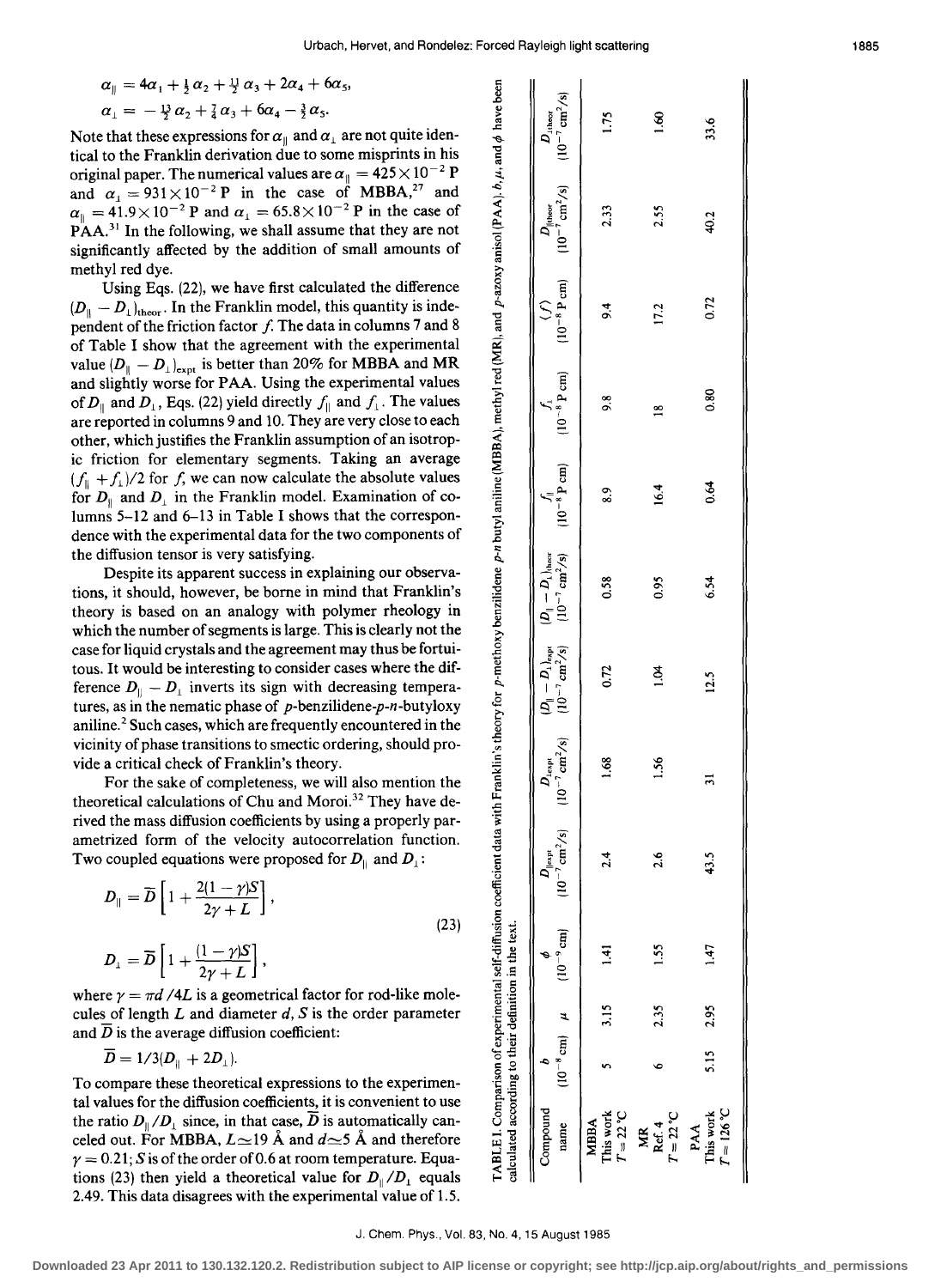A similar discrepancy is also observed for PAA. Therefore the Chu-Moroi calculations do not seem to provide a good description of our experimental data.

## **VII. CONCLUSION**

The present experiments show that FRS is a powerful and precise method for measuring mass diffusion coefficients in fluid systems. If the molecules of the matrix are photosensitive, one has access to the true self-diffusion coefficient, provided the photoactivated state is not drastically different from the ground state. The present results obtained for *p-azoxy* anisol and p-methoxy benzilidene-p-n-butyl aniline are in agreement with the existing data derived from radioactive tracer and quasielastic neutron scattering measurements. If the molecules of the matrix are not photosensitive, extrinsic photochromic molecules must be dissolved in the sample. We have shown theoretically that FRS then measures a different diffusion coefficient. The experimental results obtained from PAA and MBBA samples doped with methyl red seem to confirm this point. However, we feel that the difference is too large to be explained by regular interactions between the components of the fluid mixture. In the particular case of methyl red we suspect the existence of specific intermolecular interactions in the photoactivated state. Formation of small aggregates could indeed slow down the diffusion process by a factor of 2. Such a hypothesis is difficult to test directly but it is striking that it would also explain several independent observations.

The present experiments emphasize the fact that the photochemical labeling required by FRS is not as innocuous as the nuclear labeling required by the more classical tracer techniques. Great care must then be exercised in the selection of the diffusing probes to avoid spurious intermolecular interactions.

Last, we have compared self-diffusion data in pure MBBA and PAA samples with the predictions of Franklin and of Chu and Moroi. We find a much better agreement in the first case.

# **ACKNOWLEDGMENTS**

The MBBA was kindly supplied to us by L. Strzelecki and L. Liebert. The SiO- evaporated plates used to obtain oriented nematic samples were prepared by Mrs. Boix at the Universite de Paris-Sud, Orsay. We also acknowledge helpful discussions with J. F. Joanny on the theoretical aspects of this problem.

## **APPENDIX: MUTUAL DIFFUSION IN THE CASE OF A THREE-COMPONENT MIXTURE**

Let us consider a fluid mixture of solvent molecules S and dye molecules which can exist in two different states, *A*  and  $A^*$ . The corresponding volume fractions are called  $\phi_i$ with  $i = A, A^*$ , or S. One has the supplementary condition that  $\Sigma_i$   $\phi_i = 1$ .

The free energy of the system can be written as

$$
F = kT\left(\sum_{i} \phi_{i} \ln \phi_{i} + \frac{1}{2} \sum_{j} \sum_{i \neq j} \chi_{ij} \phi_{i} \phi_{j}\right), \tag{A1}
$$

where  $kT\chi_{ij}$  is the excess free energy of mixing between species *i* and *j*. The chemical potentials  $\mu_i$  and the currents  $J_i$ are, respectively,

$$
\mu_i = kT \left( \ln \phi_i + \sum_{j \neq i} \chi_{ij} \phi_j \right) + \text{const}
$$
 (A2)

and

$$
J_i = -A_i \nabla (\mu_i + U), \tag{A3}
$$

where  $U$  as in Sec. II B, is a potential which accounts for the incompressibility of the system. By imposing the conservation of fluxes, i.e.,  $\Sigma J_i = 0$ , *U* is calculated to be

$$
U = -\sum_{i} A_{i} \mu_{i} / \sum_{i} A_{i}.
$$
 (A4)

Restricting our attention to the *A* \* current we obtain

$$
J_{A*} = -A \left[ (A_A + A_S) \nabla (\mu_{A*} - \mu_S) - A_A \nabla (\mu_A - \mu_S) \right]
$$
\n(A5)

with

$$
A = A_{A^*} \bigg/ \sum_i A_i. \tag{A6}
$$

Note that the  $A^*$  current depends only upon the exchange potentials  $(\mu_{A} - \mu_{S})$  and  $(\mu_{A} - \mu_{S})$ .

Using the expressions (A2) for the  $\mu_i$ 's we get

$$
J_{A^*} = -D_{A^*A^*} \nabla \phi_{A^*} - D_{A^*A} \nabla \phi_A - D_{A^*S} \nabla \phi_S,
$$
 (A7)  
where

$$
D_{A^*A^*} = A \left[ A_A (1/\phi_{A^*} - \chi_{AA^*}) + A_S (1/\phi_{A^*} - \chi_{A^*S}), \right. \nD_{A^*A} = A \left[ A_A (\chi_{AA^*} - 1/\phi_A) + A_S (\chi_{AA^*} - 1/\phi_S) \right],
$$
 (A8)  
\n
$$
D_{A^*S} = A \left[ A_A (\chi_{A^*S} - \chi_{AS}) + A_S (\chi_{A^*S} - 1/\phi_S) \right].
$$

Since  $\Sigma_i \phi_i = 0$ ,  $\nabla \phi_s$  can be replaced by  $-(\nabla \phi_A + \nabla \phi_A^*)$ and  $J_{4*}$  becomes

 $J_{A*} = -\widetilde{D}_{A*_{A}*}\nabla\phi_{A*} - \widetilde{D}_{A*_{A}}\nabla\phi_{A}$  (A9) with

$$
\widetilde{D}_{A^*A^*} = A \left[ A_A \cdot \left( \frac{1}{\phi_{A^*}} - \chi_{AA^*} - \chi_{A^*S} + \chi_{AS} \right) + A_S \left( \frac{1}{\phi_{A^*}} + \frac{1}{\phi_S} - 2\chi_{A^*S} \right) \right]
$$
\nand\n(A10)

$$
\widetilde{D}_{A^{*}A} = A \left[ A_A \left( \chi_{AA^{*}} - 1/\phi_A - \chi_{A^{*}S} + \chi_{AS} \right) \right. \\ \left. + A_S \left( \chi_{AA^{*}} - \chi_{A^{*}S} \right) \right].
$$

The  $A_i$ 's are related to the  $D_i^{o}$ 's, i.e., the mutual diffusion coefficients at infinite dilution of *A* and *A* \*, by

$$
A_i = D_i^0 \phi_i / kT. \tag{A11}
$$

<sup>1</sup>See the recent review by G. J. Krüger, Phys. Rep. 82, 229 (1982).

- <sup>2</sup>A. Mircea-Roussel, L. Léger, F. Rondelez, and W. H. De Jeu, J. Phys. (Paris) Colloq. 36, 93 (1975).
- <sup>3</sup>C. K. Yun and A. G. Fredrickson, Mol. Cryst. Liq. Cryst. 12, 73 (1970).
- <sup>4</sup>F. Rondelez, Solid State Commun. 14, 815 (1974).
- 5H. Hakerni and M. M. Labes, J. Chern. Phys. 63, 3708 (1975). This paper corrects earlier results by the same authors and published in J. Chern. Phys. 61, 4020 (1974).